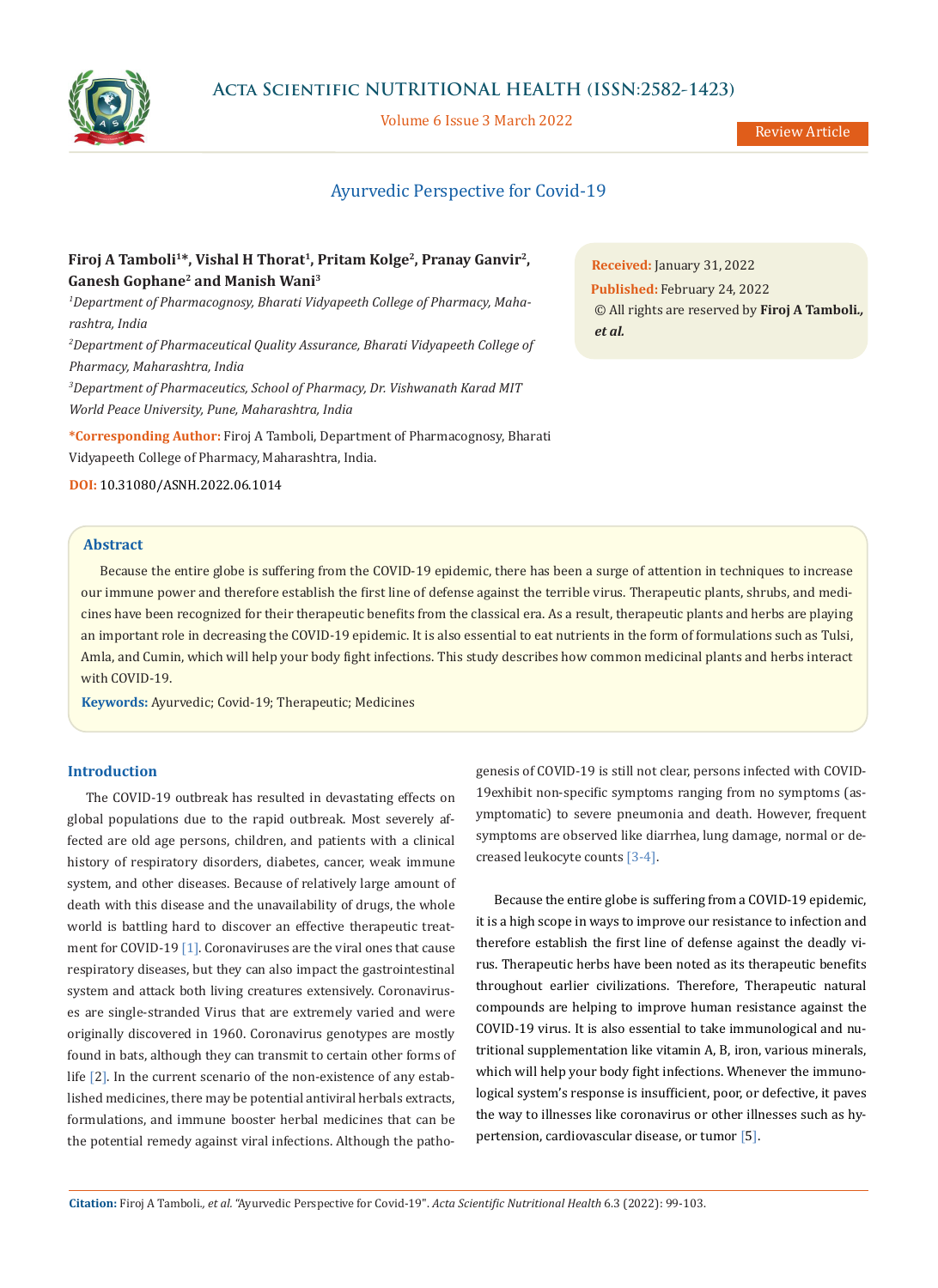A variety of therapeutically significant botanicals that can help in the fight over COVID-19, *Echinacea purpurea* (Purple coneflower), *Melia azadirachta* L. (Neem), *Scuttelariabaicalensis* (Baikal Skullcap), *Salviamiltiorrhiza* (Red sage), *Cinnamomumverum* (Cinnamon) C, *Linumusitatissimum* L. (Flax Seed), *Phyllanthus emblica* L. (Amla), *Piper nigrum* L. (Black Pepper), *Cinchona officinalis* (Quinine), etc. Many herbs shown the high in polyphenols, nutrients, enzymes, carbs, essential fats, lipids, ions, corticosteroids, antihistamines, antifungal, and antimicrobial phytonutrients, that contribute to the restoration as well as the eradication of pathogens. the invaded viruses. Several Ayurvedic medicines are reported to have antiviral, antiplatelet, anti-inflammatory, anti-allergic, antifungal, hyperglycemic effects, and so on. This plant is high in flavonoids, tannins, steroids, glucoside quinones, sesquiterpenoid, and aromatic chemicals. Scientific researches on this drug may provide a new approach as well as insight for prevention, management, and development of new therapeutic entities to treat COVID-19. Mostly in present epidemic illness (COVID-19), most people with the severe infection are likely most sensitive to this virus and its severe consequences. Also, immune-enhancing herbs could be beneficial to the human body battle against COVID-19 diseases. Here we provide are view of some immune-boosting herbs and their important features with preclinical and clinical evidence of the antiviral actions. Many supplements basically from medicinal plants may help improve immune response [6].

Various medicinally important plants and herbs which can serve as a boon in the fight against COVID-19 e.g., Tulsi (*Ocimum sanctum*), clove (*Syzygiumaromaticum*), Black paper (*Piper nigrum*), turmeric (*Curcuma domestica*), Giloy (*Tinosporacordifolia*), etc. Many herbs are good for the heart, vitamins, proteins, carbohydrates, dietary fibres, amino acids, minerals, steroids, alkaloids, antiviral, and antibacterial phytochemicals, which assist to rejuvenate the immune function and fight viruses. Many Ayurvedic medicines are known to have antioxidant, antiplatelet, anti-inflammatory, anti-allergic, antimicrobial, hyperglycemic effects, and so on. This plant is high in polyphenols, tannins, stimulants, sesquiterpene quinones, sesquiterpenoid, and heterocyclic chemicals. Scientific research on this drug may provide a new approach as well as insight for prevention, management, and development of new therapeutic entities to treat COVID-19, it is apparent that people with a severe infection are most vulnerable to this virus and its severe consequences. In this regard, immune-enhancing herbs may be helpful for the body to fight COVID-19 infection. Here we provide are view of some immune-boosting herbs and their important features with preclinical and clinical evidence of the antiviral actions. Many supplements basically from medicinal plants may help improve immune response [7,8].

## **ayurvedic perspective for COVID-19** *Echinacea purpurea* **(Purple coneflower)**

*Echinacea purpurea (E. purpurea)* is one of the most wellknown herbal medicines in Europe and North America because it shows promising effects against viral infections. Its common name is Purple coneflower. The preparation of *E. purpurea can be made of extracts, tinctures, teas, and sprays. Many Native Americans use this kind of herb for respiratory infections. It contains several bioactive compounds like chicoric acid and caffeic acids, alkyl amides, and polysaccharides. Echinacea* species have an important role with the immune system due to their alkyl amide interacting with the cannabinoid receptors and immediately decrease its activity [9,10].

#### *Melia azadirachtaL***. (Neem)**

Neem has a strong bitter taste known to cure many health disorders, taken orally in an empty stomach to flush out the toxins and kill worms in the stomach. The juice extract has been used to treat many skin infections. It is well for its anti-plasmodic activity against plasmodium spread by mosquitoes. Neem usage in traditional ways of curing diseases for more than two thousand years. Urinary, respiratory and digestive systems can be treated with the use of neem extracts to detoxify and enhance its functioning capacity. The bitter taste of the neem helps in clearing the mucous of the lung while having a *Melia azadirachta*common cold by the way of steaming and taken as preventive medicine for COVID-19. The inhibitory activity of Neem extracts on Papain-like protease (PLpro) of the novel coronavirus SARS-CoV-2 [11].

#### *Scuttelaria baicalensis***(Baikal Skullcap)**

Baicalin, a major constituent of the plant, Bioactive compounds such as baicalin, wogonoside, are extracted for medicinal purposes from the root of this important medicinal plant S. baicalensis. It has been taken orally to treat many gastrointestinal diseases such as vomiting, and gastric problems. It is also known to treat respiratory problems that's why it is it has been researched and revealed that it is a potent medicine against coronavirus causing COVID-19. People with insomnia and hypertension are advised to take this medicinal drug. This baicalin plays a major role in inhibiting the proliferating of the HIV-1 virus. It Identifies the critical molecular features of flavones for their binding activity at human and SARS-CoV-2 enzymes [12].

#### *Salvia miltiorrhiza* **(Red sage)**

The inhibitory potential of Salvia miltiorrhiza Bunge towards SARS-CoV-3CL (pro). Salvia miltiorrhiza Bunge ethanolic extract gives 60% inhibition of SARS-CoV-3CL (pro). It is having A dose-

**Citation:** Firoj A Tamboli*., et al.* "Ayurvedic Perspective for Covid-19". *Acta Scientific Nutritional Health* 6.3 (2022): 99-103.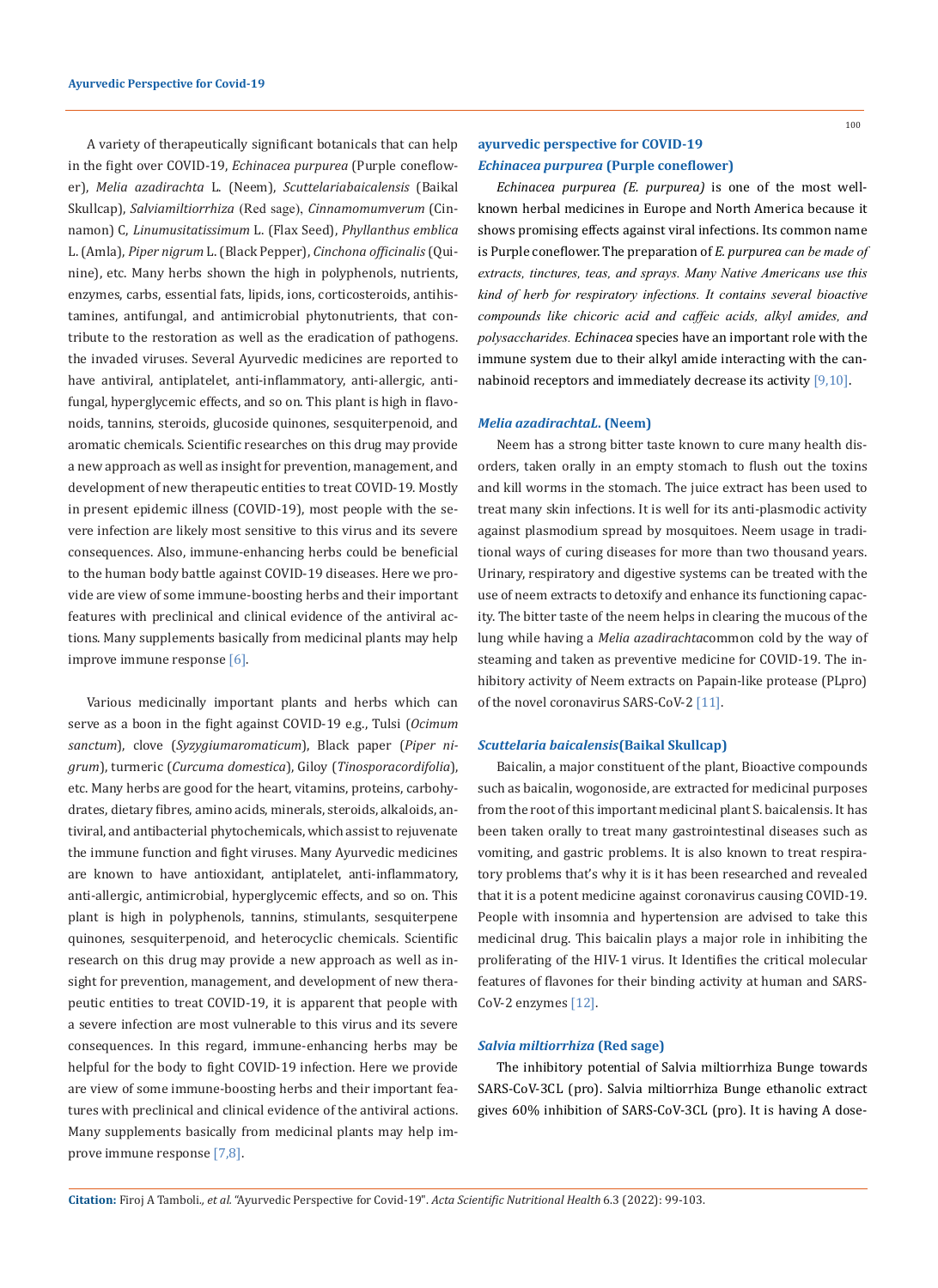and time-dependent inhibition of the SARS-CoV- PLpro activity in a slow-binding inhibition mechanism [13].

#### *Cinnamomum Verum (***Cinnamon***)*

The verum demonstrated antibacterial, immunomodulatory, plus antiretroviral action for Influenza virus, primarily via modifying ash content, albumin, flavonoid content, including proteolytic enzymes activity, as well as greatly increasing cytokine production. If combined with other natural products, C. zeylanicum aqueous extract demonstrated specific antiviral capability toward H1N1 and reduced disease virulence. The methanol extracts demonstrated immunostimulatory action, increasing plasma antibodies, macrophage indices, and leukocyte adhesion substantially. These were found to bring about steep declines in activation of a key regulator of pro-inflammatory cytokines, namely, transcription factor NF-? B (nuclear factor kappa-light-chain-enhancer of activated B cells and developing effective and safe antivirals to prevent and treat infection by the pathogen responsible, the severe acute respiratory syndrome coronavirus 2 (SARS-CoV-2) [14].

#### *Linumusitatissimum L. (***Flax Seed***)*

flax seed core exhibited viral action. It dramatically increased cellular proliferation in mammalian cells, resulting in autoimmunity. Anti-viral action demonstrated by blocking the effects of both specific antibodies and envelope antigens and also interfered with DNA replication. It was reported to have vasodilation properties in diabetes. An antiviral effect of flaxseed polyphenols mainly through a decrease in immune function induced by cells. It can activate NK cells, T cells and enhance the production of B cells, immunoglobulin (IgM), and ultimately strengthen the innate immunity against COVID-19 [15].

### *Phyllanthus emblica L. (***Amla***)*

Amla has greatly reduced the immunosuppression impact of chromium in immune cells. Polyphenols derived by Emblica are reported to stimulate lymphocyte growth. Geraniin and isocorilagin both stimulated the immune system significantly. Amla methanol extracts Immune responses were significantly decreased, whereas anti-inflammatory mediators were significantly elevated. The extracted component of P. Emblica exhibited antiviral activity, resulting in the prevention of early invasion via COVID virus adhesion and transmission, as well as the reduction of internal proliferation. [16,17].

#### *Piper nigrum L. (***Black Pepper***)*

Piperamides are derived from P. nigrum fruits. In a medication way, liquid extract of P. nigrum served as a powerful neutrophil regulator and greatly increased fibroblast production. It also demonstrated anti-inflammatory activity on ulceration. It is also known to act as an anti-inflammatory agent as the active content, i.e., piperine is found to inhibit the expression of IL6 and MMP13 and helps in reduced PGE2 in COVID Virus [18].

#### *Nigella sativa L. (***Black Cumin***)*

Nigellidine produced a biomass structure at the binding site (6LU7) to power ratings comparable to chloroquine or even greater than hydroxychloroquine and favipiravir, whereas a-hederin produced a carbon cluster just at the binding center (2GTB) to power rating comparable to chloroquine and higher than hydroxychloroquine and favipiravir. the active constituents of N. Sativa such as nigellidine and a-hederin have been identified as a potential inhibitor of SARS CoV-2 [19,20].

#### *Cinchona officinalis (***Quinine***)*

The Cinchona bark is rich in an alkaloid chemical called quinine which has antimalarial properties. Its other biological and clinical roles include anti-parasitic, anti-arrhythmic, antispasmodic, antiprotozoal, cardiotonic as it tones, balances strengthen the heart, and as a bitter digestive aid to stimulate digestive juices. Antiviral properties of chloroquine were explored againstSARS-CoV-1, which has structural similarity to the novel SARS-CoV-2. Chloroquine raising the pH of the host cell lysosomes and thus interferes with the virus strategy to acidify the lysosome, which is a requirement for the creation of autophagosomes (where a cell approaches to eat themselves). Treatment using chloroquine may enhance the treatment success rate, shorten the hospital stay and lower the mortality associated with COVID-19 [21].

#### **Conclusion**

There are barely any countries that are left untouched by the COVID-19 pandemic. It is one of the greatest public health threats to date that needs to be controlled as soon as possible. The immune system in the human body holds a vital role to fight against an uncontrolled and morbid environment. Ayurvedic products made from medicinal plants hold the potential to boost the immune system. The current COVID-19 pandemic situation reveals that people with strong immunity have a higher recovery rate. The various medicinal plants addressed in this article are displayed together pleo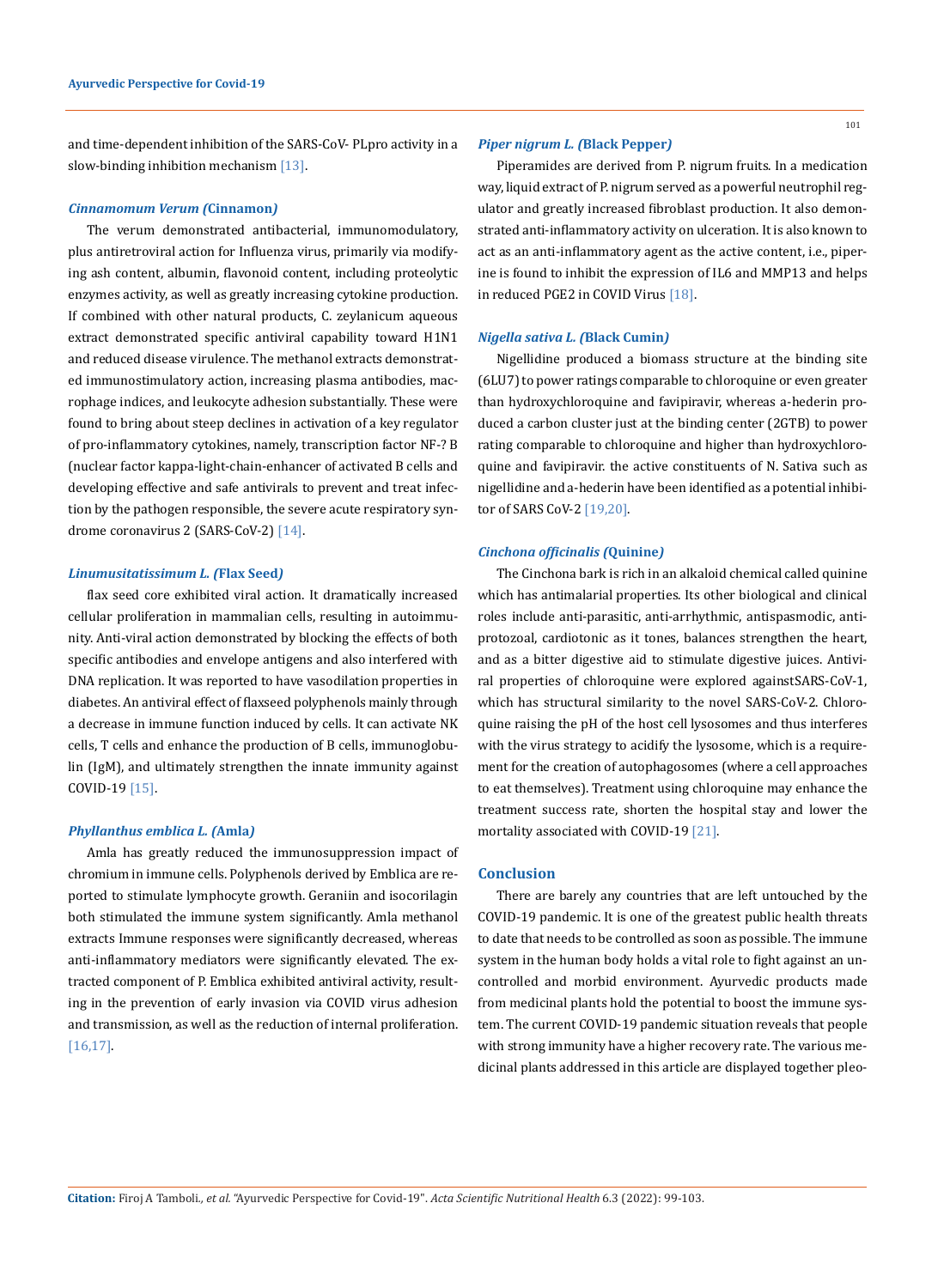tropic actions that have the ability to give an integrative strategy through antifungal, anti-inflammatory, and antioxidant properties immunomodulatory effects in COVID-19.

## **Bibliography**

- 1. Felsenstein S., *et al.* ["COVID-19: Immunology and treatment op](https://pubmed.ncbi.nlm.nih.gov/32353634/)tions". *[Clinical Immunology](https://pubmed.ncbi.nlm.nih.gov/32353634/)* 215 (2020): 108448.
- 2. [Felsenstein S and Hedrich CM. "SARS-CoV-2 infections in chil](https://pubmed.ncbi.nlm.nih.gov/32905851/)[dren and young people".](https://pubmed.ncbi.nlm.nih.gov/32905851/) *Clinical Immunology* 220 (2020): [108588.](https://pubmed.ncbi.nlm.nih.gov/32905851/)
- 3. Gordon DE., *et al.* ["A SARS-CoV-2 protein interaction map re](https://pubmed.ncbi.nlm.nih.gov/32353859/)[veals targets for drug repurposing".](https://pubmed.ncbi.nlm.nih.gov/32353859/) *Nature* 583 (2020): 459- [468.](https://pubmed.ncbi.nlm.nih.gov/32353859/)
- 4. Gupta S., *et al.* ["Factors Associated with Death in Critically Ill](https://pubmed.ncbi.nlm.nih.gov/32667668/) [Patients with Coronavirus Disease 2019 in the US".](https://pubmed.ncbi.nlm.nih.gov/32667668/) *JAMA Internal Medicine* [180.11 \(2020\): 1436-1447.](https://pubmed.ncbi.nlm.nih.gov/32667668/)
- 5. [Sahasranaman A and Kumar N. "Network Structure of COV-](https://arxiv.org/abs/2003.09715)[ID-19 Spread and the Lacuna in India's Testing Strategy". Roch](https://arxiv.org/abs/2003.09715)[ester, NY: Social Science Research Network \(2020\).](https://arxiv.org/abs/2003.09715)
- 6. Zhao S., *et al.* ["Preliminary estimation of the basic reproduc](https://pubmed.ncbi.nlm.nih.gov/32007643/)[tion number of novel coronavirus \(2019-nCoV\) in China, from](https://pubmed.ncbi.nlm.nih.gov/32007643/) [2019 to 2020: A data-driven analysis in the early phase of the](https://pubmed.ncbi.nlm.nih.gov/32007643/) outbreak". *[The International Journal of Infectious Diseases](https://pubmed.ncbi.nlm.nih.gov/32007643/)* 92 [\(2020\): 214-217.](https://pubmed.ncbi.nlm.nih.gov/32007643/)
- 7. Tamboli FA., *et al.* ["Importance of medicinal plants and herbs as](https://informativejournals.com/journal/index.php/tjpls/article/view/65) [an immunity booster for pandemic covid-19".](https://informativejournals.com/journal/index.php/tjpls/article/view/65) *Tropical Journal [of Pharmaceutical and Life Sciences](https://informativejournals.com/journal/index.php/tjpls/article/view/65)* 8.1 (2021): 01-9.
- 8. Khan Z., *et al.* ["COVID-19 and therapeutic drugs repurposing in](https://www.researchgate.net/publication/342155086_COVID-19_and_therapeutic_drugs_repurposing_in_hand_The_need_for_collaborative_efforts) [hand: The need for collaborative efforts".](https://www.researchgate.net/publication/342155086_COVID-19_and_therapeutic_drugs_repurposing_in_hand_The_need_for_collaborative_efforts) *Pharmacien Hospitalier et Clinicien* [56.1 \(2021\): 3-11.](https://www.researchgate.net/publication/342155086_COVID-19_and_therapeutic_drugs_repurposing_in_hand_The_need_for_collaborative_efforts)
- 9. [Hudson J and Vimalanathan S. "Echinacea-A Source of Potent](https://www.ncbi.nlm.nih.gov/pmc/articles/PMC4058675/) [Antivirals for Respiratory Virus Infections".](https://www.ncbi.nlm.nih.gov/pmc/articles/PMC4058675/) *Pharmaceuticals* [4.7 \(2011\): 1019-1031.](https://www.ncbi.nlm.nih.gov/pmc/articles/PMC4058675/)
- 10. Joanne Barnes., *et al.* ["Echinacea species \(Echinacea angustifo](https://pubmed.ncbi.nlm.nih.gov/16102249/)[lia \(DC.\) Hell., Echinacea pallida \(Nutt.\) Nutt., Echinacea pur](https://pubmed.ncbi.nlm.nih.gov/16102249/)[purea \(L.\) Moench\): a review of their chemistry, pharmacology](https://pubmed.ncbi.nlm.nih.gov/16102249/)

and clinical properties". *[Journal of Pharmacy and Pharmacol](https://pubmed.ncbi.nlm.nih.gov/16102249/)ogy* [57.8 \(2005\): 929-954.](https://pubmed.ncbi.nlm.nih.gov/16102249/)

- 11. Pandey MM., *et al.* ["Indian traditional ayurvedic system of](https://pubmed.ncbi.nlm.nih.gov/23864888/)  [medicine and nutritional supplementation".](https://pubmed.ncbi.nlm.nih.gov/23864888/) *Evidence-Based [Complementary and Alternative Medicine](https://pubmed.ncbi.nlm.nih.gov/23864888/)* (2013): 2-7.
- 12. [Boukhatem MN and Setzer WN. "Aromatic Herbs, Medicinal](https://www.mdpi.com/2223-7747/9/6/800)  [Plant-Derived Essential Oils, and Phytochemical Extracts as](https://www.mdpi.com/2223-7747/9/6/800)  [Potential Therapies for Coronaviruses: Future Perspectives".](https://www.mdpi.com/2223-7747/9/6/800)  *Plants* [9.6 \(2020\): 800.](https://www.mdpi.com/2223-7747/9/6/800)
- 13. Laohavisit A., *et al.* ["Arabidopsis Annexin1 Mediates the Rad](https://www.researchgate.net/publication/224811698_Arabidopsis_Annexin1_Mediates_the_Radical-Activated_Plasma_Membrane_Ca2-_and_K-Permeable_Conductance_in_Root_Cells)[ical-Activated Plasma Membrane Ca2+- and K+-Permeable](https://www.researchgate.net/publication/224811698_Arabidopsis_Annexin1_Mediates_the_Radical-Activated_Plasma_Membrane_Ca2-_and_K-Permeable_Conductance_in_Root_Cells)  [Conductance in Root Cells".](https://www.researchgate.net/publication/224811698_Arabidopsis_Annexin1_Mediates_the_Radical-Activated_Plasma_Membrane_Ca2-_and_K-Permeable_Conductance_in_Root_Cells) *The Plant Cell* 24.4 (2012): 1522- [1533.](https://www.researchgate.net/publication/224811698_Arabidopsis_Annexin1_Mediates_the_Radical-Activated_Plasma_Membrane_Ca2-_and_K-Permeable_Conductance_in_Root_Cells)
- 14. Patil M., *et al.* ["Cinnamaldehyde, Cinnamic Acid, and Cinnamyl](https://pubmed.ncbi.nlm.nih.gov/29142427/)  [Alcohol, the Bioactives of Cinnamomum cassia Exhibit HDAC8](https://pubmed.ncbi.nlm.nih.gov/29142427/)  [Inhibitory Activity: An In vitro and in silico Study".](https://pubmed.ncbi.nlm.nih.gov/29142427/) *Pharmacognosy Magazine* [13.3 \(2017\): S645-651.](https://pubmed.ncbi.nlm.nih.gov/29142427/)
- 15. Palla AH., *et al.* ["Pharmacological basis for the medicinal use](https://pubmed.ncbi.nlm.nih.gov/25433250/)  [of Linum usitatissimum \(Flaxseed\) in infectious and non-in](https://pubmed.ncbi.nlm.nih.gov/25433250/)fectious diarrhea". *[Journal of Ethnopharmacology](https://pubmed.ncbi.nlm.nih.gov/25433250/)* 160 (2015): [61-68.](https://pubmed.ncbi.nlm.nih.gov/25433250/)
- 16. Chatterjee A., *et al.* "Biphasic Effect of *[Phyllanthus emblica](https://pubmed.ncbi.nlm.nih.gov/21076542/)* [L. Extract on NSAID-Induced Ulcer: An Antioxidative Trail](https://pubmed.ncbi.nlm.nih.gov/21076542/)  [Weaved with Immunomodulatory Effect".](https://pubmed.ncbi.nlm.nih.gov/21076542/) *Evid Based Comple[ment Alternat Med](https://pubmed.ncbi.nlm.nih.gov/21076542/)* 2011 (2010): e146808.
- 17. Liu X., *et al.* ["Immunomodulatory and anticancer activities of](https://www.sciencedirect.com/science/article/abs/pii/S0308814611013409)  [phenolics from emblica fruit \(](https://www.sciencedirect.com/science/article/abs/pii/S0308814611013409)*Phyllanthus emblica* L.)". *Food Chemistry* [131.2 \(2012\): 685-690.](https://www.sciencedirect.com/science/article/abs/pii/S0308814611013409)
- 18. Amin F., *et al.* "*In Vitro* [Investigation of the Potential Immuno](https://pubmed.ncbi.nlm.nih.gov/20210607/)[modulatory and Anti-Cancer Activities of Black Pepper \(](https://pubmed.ncbi.nlm.nih.gov/20210607/)*Piper nigrum*) and Cardamom (*[Elettaria cardamomum](https://pubmed.ncbi.nlm.nih.gov/20210607/)*)". *Journal of Medicinal Food* [13.2 \(2010\): 371-381.](https://pubmed.ncbi.nlm.nih.gov/20210607/)
- 19. [Alshatwi AA. "Bioactivity-guided identification to delineate](https://pubmed.ncbi.nlm.nih.gov/24584754/)  [the immunomodulatory effects of methanolic extract of](https://pubmed.ncbi.nlm.nih.gov/24584754/) Nigella sativa [seed on human peripheral blood mononuclear](https://pubmed.ncbi.nlm.nih.gov/24584754/)  cells". *[Chinese Journal of Integrative Medicine](https://pubmed.ncbi.nlm.nih.gov/24584754/)* (2014).

**Citation:** Firoj A Tamboli*., et al.* "Ayurvedic Perspective for Covid-19". *Acta Scientific Nutritional Health* 6.3 (2022): 99-103.

102